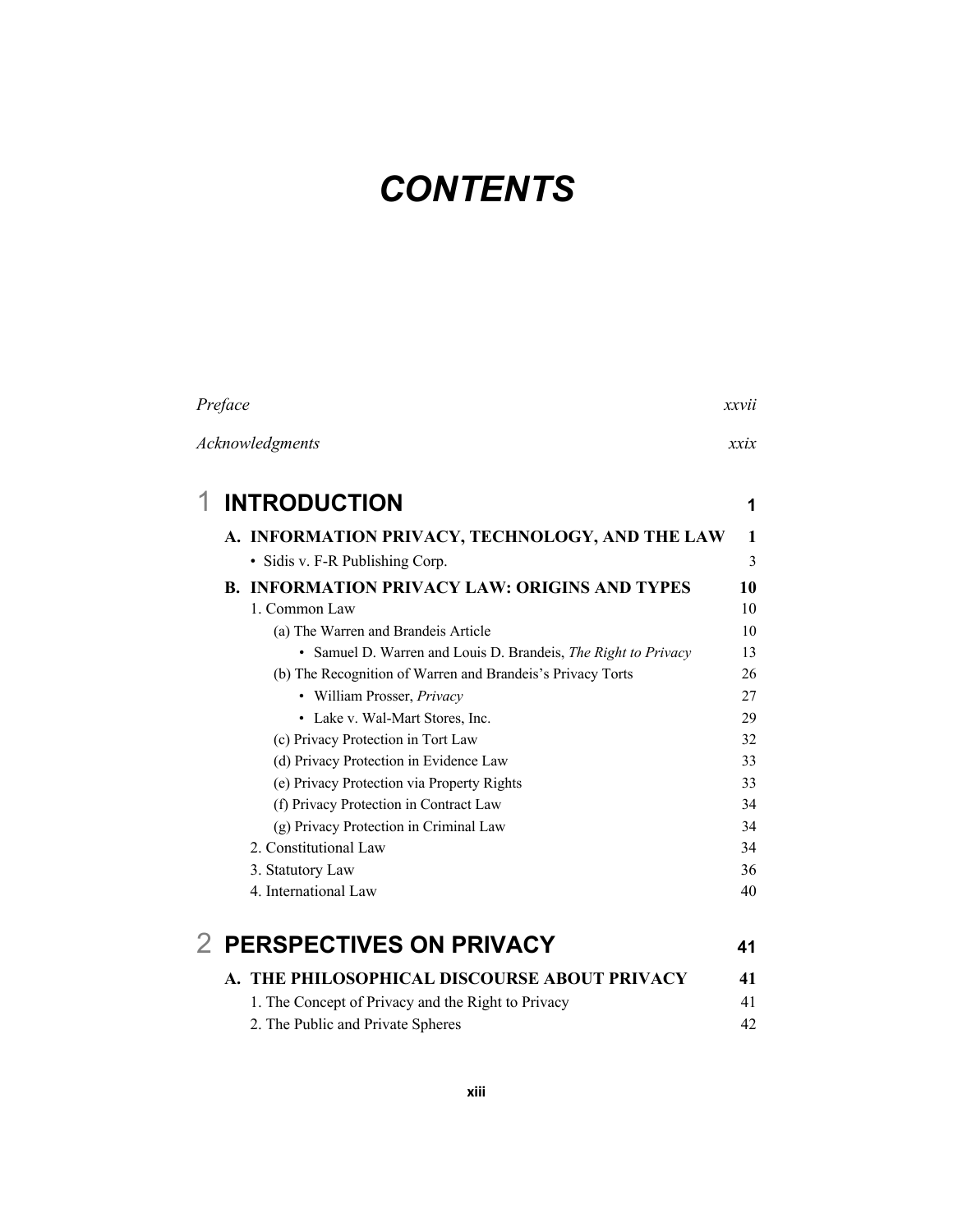| <b>B. THE DEFINITION AND THE VALUE OF PRIVACY</b>                                         | 43 |
|-------------------------------------------------------------------------------------------|----|
| • Daniel J. Solove, Conceptualizing Privacy                                               | 44 |
| Julie E. Cohen, <i>Examined Lives: Informational Privacy and the</i><br>Subject as Object | 50 |
| Anita L. Allen, Coercing Privacy                                                          | 53 |
| Paul M. Schwartz, Privacy and Democracy in Cyberspace<br>$\bullet$                        | 55 |
| Spiros Simitis, Reviewing Privacy in an Information Society                               | 57 |
| <b>C. CRITICS OF PRIVACY</b>                                                              | 60 |
| • Richard A. Posner, <i>The Right of Privacy</i>                                          | 60 |
| • Fred H. Cate, <i>Principles of Internet Privacy</i>                                     | 65 |
| D. THE FEMINIST PERSPECTIVE ON PRIVACY                                                    | 68 |
| • State v. Rhodes                                                                         | 68 |
| Reva B. Siegel, "The Rule of Love": Wife Beating as Prerogative                           |    |
| and Privacy                                                                               | 70 |
| • Danielle Keats Citron, Sexual Privacy                                                   | 74 |
| E. THE CIVIL RIGHTS PERSPECTIVE ON PRIVACY                                                | 77 |
| • Alvaro M. Bedoya, Privacy as Civil Right                                                | 77 |
| F. PRIVACY, POVERTY, AND SOCIAL CLASS                                                     | 83 |
| Khiara M. Bridges, Privacy Rights and Public Families                                     | 83 |

## 3 **PRIVACY AND THE MEDIA <sup>87</sup>**

| A. INFORMATION GATHERING                                            | 89  |
|---------------------------------------------------------------------|-----|
| 1. Intrusion upon Seclusion                                         | 89  |
| • Restatement (Second) of Torts $\S$ 652B: Intrusion upon Seclusion | 89  |
| • Nader v. General Motors Corp.                                     | 90  |
| • Dietemann v. Time, Inc.                                           | 95  |
| • Desnick v. American Broadcasting Co., Inc.                        | 97  |
| • Shulman v. Group W Productions, Inc.                              | 102 |
| 2. Paparazzi                                                        | 106 |
| • Galella v. Onassis                                                | 107 |
| • California Anti-Paparazzi Act                                     | 108 |
| 3. Video Voyeurism                                                  | 111 |
| • Video Voyeurism Prevention Act                                    | 112 |
| <b>B. DISCLOSURE OF TRUTHFUL INFORMATION</b>                        | 114 |
| 1. Public Disclosure of Private Facts                               | 114 |
| (a) Introduction                                                    | 114 |
| • Restatement (Second) of Torts $\S$ 652D: Publicity Given to       |     |
| Private Life                                                        | 114 |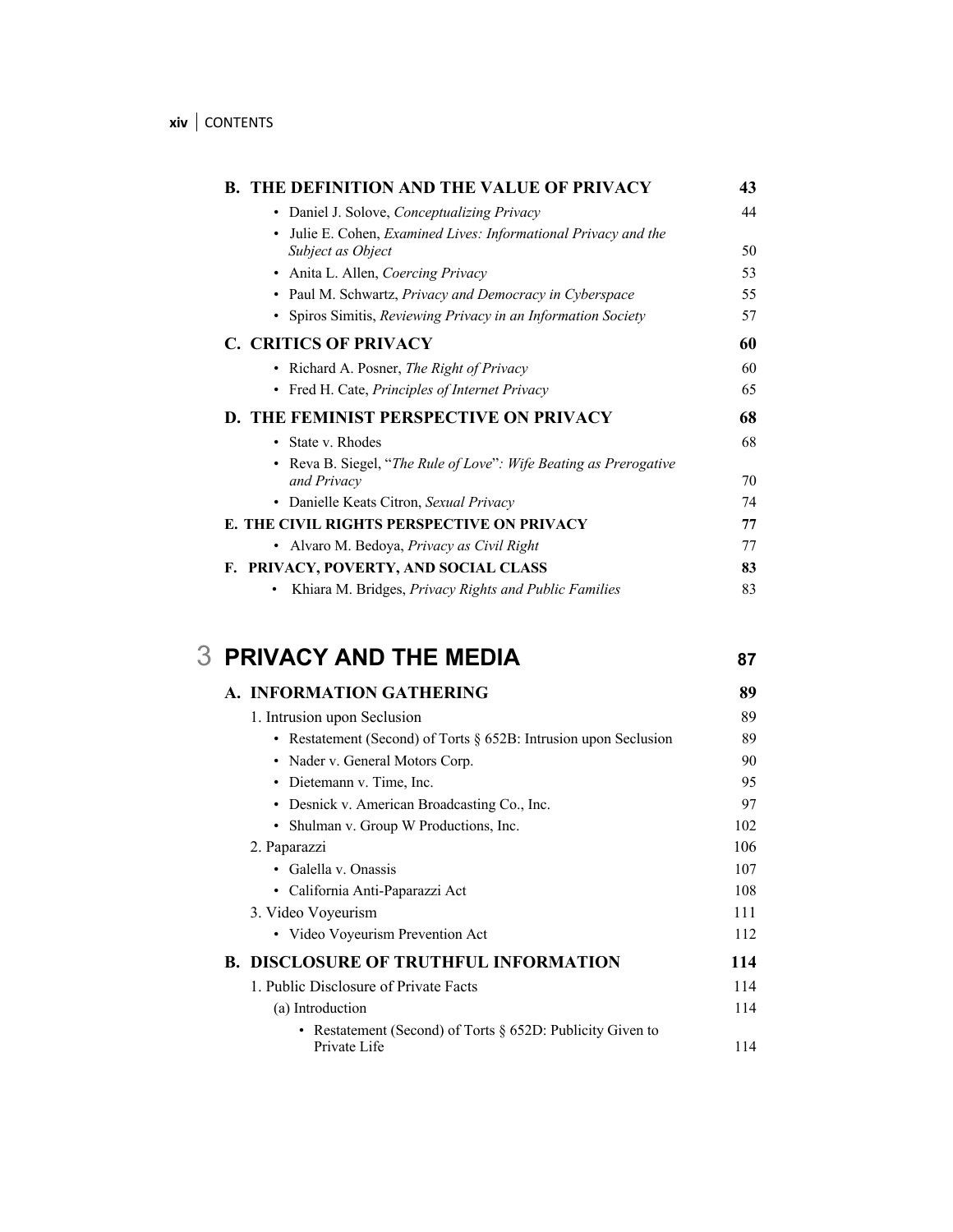#### SUMMARY OF CONTENTS  $\vert xv \vert$

| (b) Private Matters                                           | 116        |
|---------------------------------------------------------------|------------|
| • Gill v. Hearst Publishing Co.                               | 116        |
| • Daily Times Democrat v. Graham                              | 121        |
| (c) The Newsworthiness Test                                   | 128        |
| • Sipple v. Chronicle Publishing Co.                          | 128        |
| • Shulman v. Group W Productions, Inc.                        | 139        |
| • Bonome v. Kaysen                                            | 142        |
| 2. First Amendment Limitations                                | 148        |
| • Cox Broadcasting Corp. v. Cohn                              | 150        |
| • The Florida Star v. B.J.F.                                  | 158        |
| • Bartnicki v. Vopper                                         | 173        |
| <b>C. DISSEMINATION OF FALSE</b>                              |            |
| <b>INFORMATION</b>                                            | 183        |
| 1. Defamation                                                 | 183        |
| (a) Introduction                                              | 183        |
| (b) Defamation and the Internet                               | 185        |
| • Zeran v. America Online, Inc.                               | 186        |
| (c) First Amendment Limitations                               | 195        |
| • New York Times Co. v. Sullivan                              | 195        |
| • Gertz v. Robert Welch, Inc.                                 | 198        |
| 2. False Light                                                | 206        |
| (a) Introduction                                              | 206        |
| • Restatement (Second) of Torts § 652E: Publicity Placing     |            |
| Person in False Light                                         | 206        |
| (b) First Amendment Limitations                               | 209        |
| • Time, Inc. v. Hill                                          | 209        |
| 3. Infliction of Emotional Distress                           | 213<br>213 |
| • Hustler Magazine v. Falwell                                 | 216        |
| • Snyder v. Phelps                                            |            |
| <b>D. APPROPRIATION OF NAME OR LIKENESS</b>                   | 220        |
| 1. Introduction                                               | 220        |
| • Restatement (Second) of Torts § 652C: Appropriation of Name |            |
| or Likeness                                                   | 220        |
| 2. Name or Likeness                                           | 223        |
| • Carson v. Here's Johnny Portable Toilets, Inc.              | 223        |
| 3. For One's Own Use or Benefit                               | 231        |
| • Raymen v. United Senior Association, Inc.                   | 231        |
| 4. Connection to Matters of Public Interest                   | 235        |
| • Finger v. Omni Publications International, Ltd.             | 236        |
| 5. First Amendment Limitations                                | 240        |
| • Zacchini v. Scripps-Howard Broadcasting Co.                 | 240        |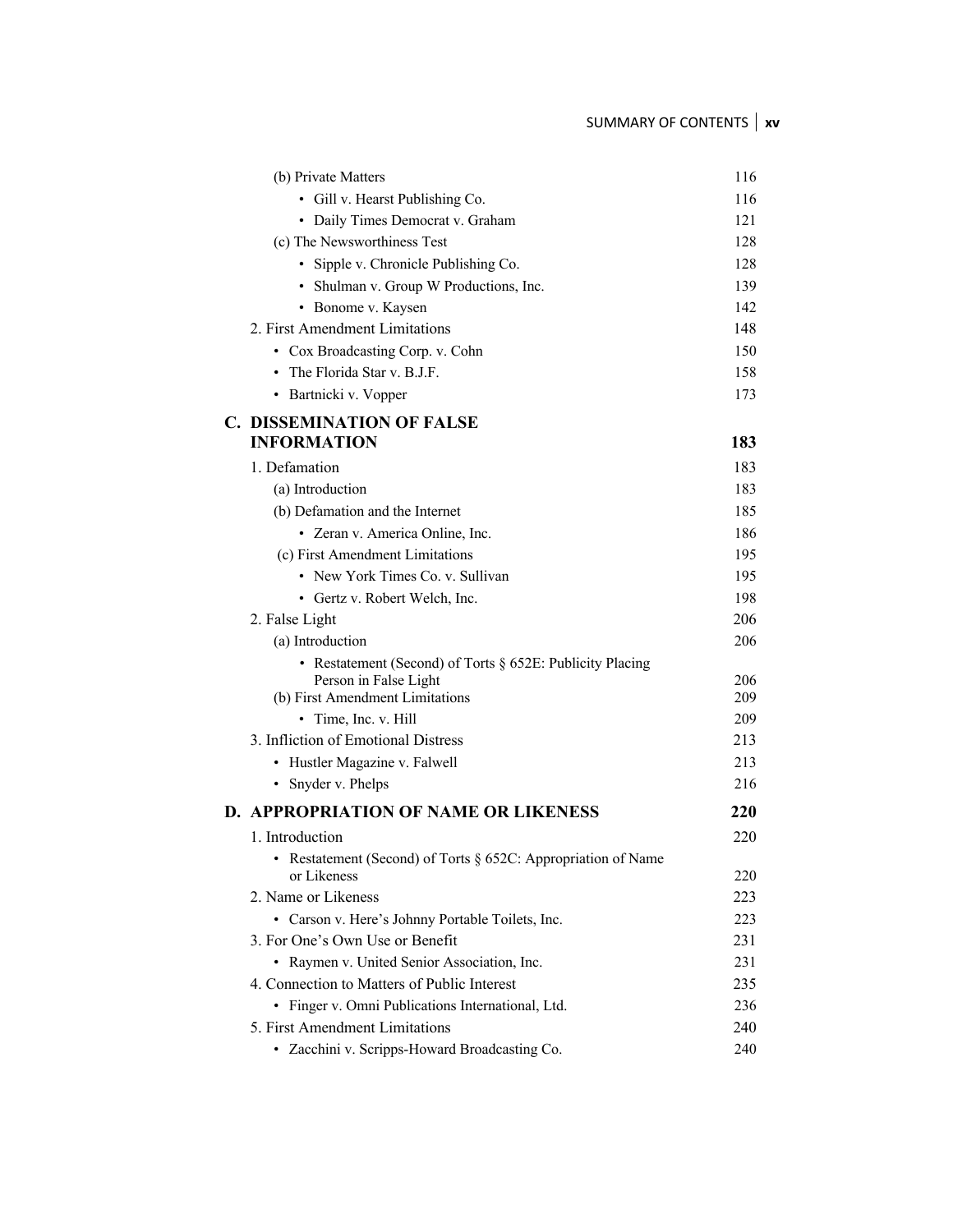|  | • De Havilland v. FX Networks, LLC                             | 242 |
|--|----------------------------------------------------------------|-----|
|  | E. PRIVACY PROTECTIONS FOR ANONYMITY AND                       |     |
|  | <b>RECEIPT OF IDEAS</b>                                        | 248 |
|  | 1. Anonymity                                                   | 248 |
|  | (a) Anonymous Speech                                           | 249 |
|  | • Talley v. State of California                                | 249 |
|  | • McIntyre v. Ohio Elections Commission                        | 250 |
|  | • Doe v. Cahill                                                | 254 |
|  | (b) Reporter's Privilege                                       | 260 |
|  | 2. Privacy of Reading and Intellectual Exploration             | 262 |
|  | · Stanley v. Georgia                                           | 262 |
|  | <b>4 PRIVACY AND LAW ENFORCEMENT</b>                           | 267 |
|  | A. THE FOURTH AMENDMENT AND EMERGING                           |     |
|  | <b>TECHNOLOGY</b>                                              | 270 |
|  | 1. How the Fourth Amendment Works                              | 270 |
|  | (a) Applicability: Searches and Seizures                       | 270 |
|  | (b) Reasonable Searches and Seizures                           | 271 |
|  | (c) Enforcement: The Exclusionary Rule and Civil Remedies      | 273 |
|  | (d) Subpoenas and Court Orders                                 | 274 |
|  | 2. Wiretapping, Bugging, and Beyond                            | 277 |
|  | • Olmstead v. United States                                    | 278 |
|  | • Lopez v. United States                                       | 286 |
|  | • Katz v. United States                                        | 288 |
|  | • United States v. White                                       | 295 |
|  | 3. The Reasonable Expectation of Privacy Test                  | 299 |
|  | (a) The Third Party Doctrine                                   | 299 |
|  | • Smith v. Maryland                                            | 299 |
|  | (b) Items Abandoned or Exposed to the Public                   | 310 |
|  | • California v. Greenwood                                      | 310 |
|  | (c) Surveillance and the Use of Sense Enhancement Technologies | 317 |
|  | · Florida v. Riley                                             | 317 |
|  | • Dow Chemical Co. v. United States                            | 325 |
|  | • Kyllo v. United States                                       | 328 |
|  | • United States v. Jones                                       | 336 |
|  | • Carpenter v. United States                                   | 346 |
|  | <b>B. INFORMATION GATHERING ABOUT FIRST</b>                    |     |
|  | <b>AMENDMENT ACTIVITIES</b>                                    | 361 |
|  | · Stanford v. Texas                                            | 362 |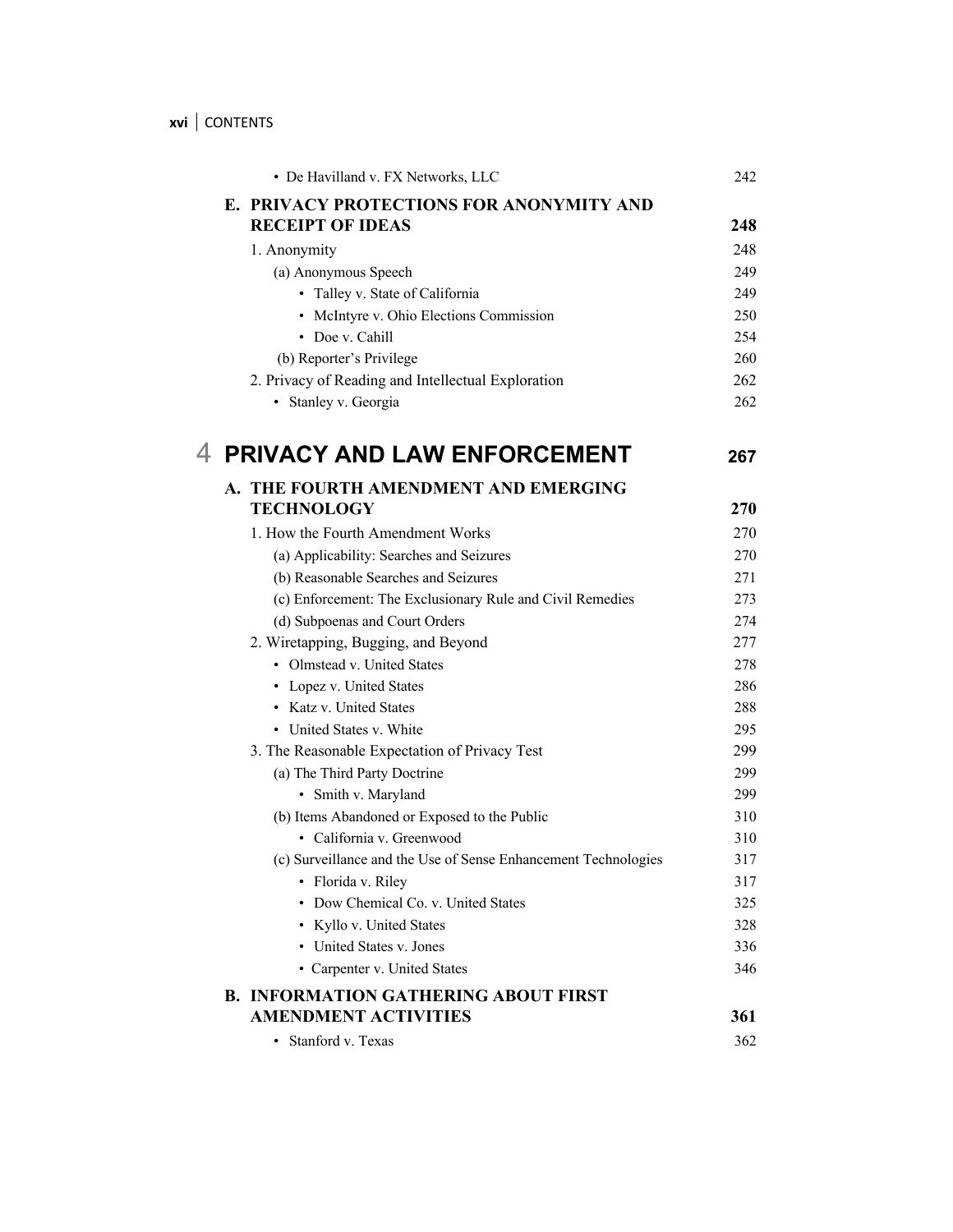| • Gonzales v. Google                                        | 370 |
|-------------------------------------------------------------|-----|
| C. FEDERAL ELECTRONIC SURVEILLANCE LAW                      | 374 |
| 1. Section 605 of the Federal Communications Act            | 374 |
| 2. Title III                                                | 375 |
| 3. The Electronic Communications Privacy Act                | 375 |
| (a) The Wiretap Act                                         | 377 |
| (b) The Stored Communications Act                           | 380 |
| (c) The Pen Register Act                                    | 382 |
| 4. The Communications Assistance for Law Enforcement Act    | 383 |
| 5. The USA PATRIOT Act                                      | 384 |
| 6. State Electronic Surveillance Law                        | 386 |
| <b>D. DIGITAL SEARCHES AND SEIZURES</b>                     | 389 |
| 1. Searching Computers and Electronic Devices               | 389 |
| • United States v. Andrus                                   | 391 |
| • Riley v. California                                       | 399 |
| 2. Encryption                                               | 405 |
| 3. Video Surveillance                                       | 408 |
| 4. E-mail and Online Communications                         | 409 |
| • Steve Jackson Games, Inc. v. United States Secret Service | 409 |
| • United States v. Warshak                                  | 415 |
| 5. ISP Account Information                                  | 422 |
| • United States v. Hambrick                                 | 422 |
| 6. IP Addresses, URLs, and Internet Searches                | 429 |
| • United States v. Forrester                                | 429 |

### 5 **NATIONAL SECURITY AND FOREIGN INTELLIGENCE 437**

| A. THE INTELLIGENCE COMMUNITY                                    | 438 |
|------------------------------------------------------------------|-----|
| <b>B. THE FOURTH AMENDMENT FRAMEWORK</b>                         | 439 |
| • United States v. United States District Court (The Keith Case) | 440 |
| C. FOREIGN INTELLIGENCE GATHERING                                | 447 |
| 1. The Foreign Intelligence Surveillance Act                     | 447 |
| • Global Relief Foundation, Inc. v. O'Neil                       | 450 |
| • United States v. Isa                                           | 453 |
| 2. The USA PATRIOT Act                                           | 455 |
| • The 9/11 Commission Report                                     | 455 |
| • In re Sealed Case                                              | 459 |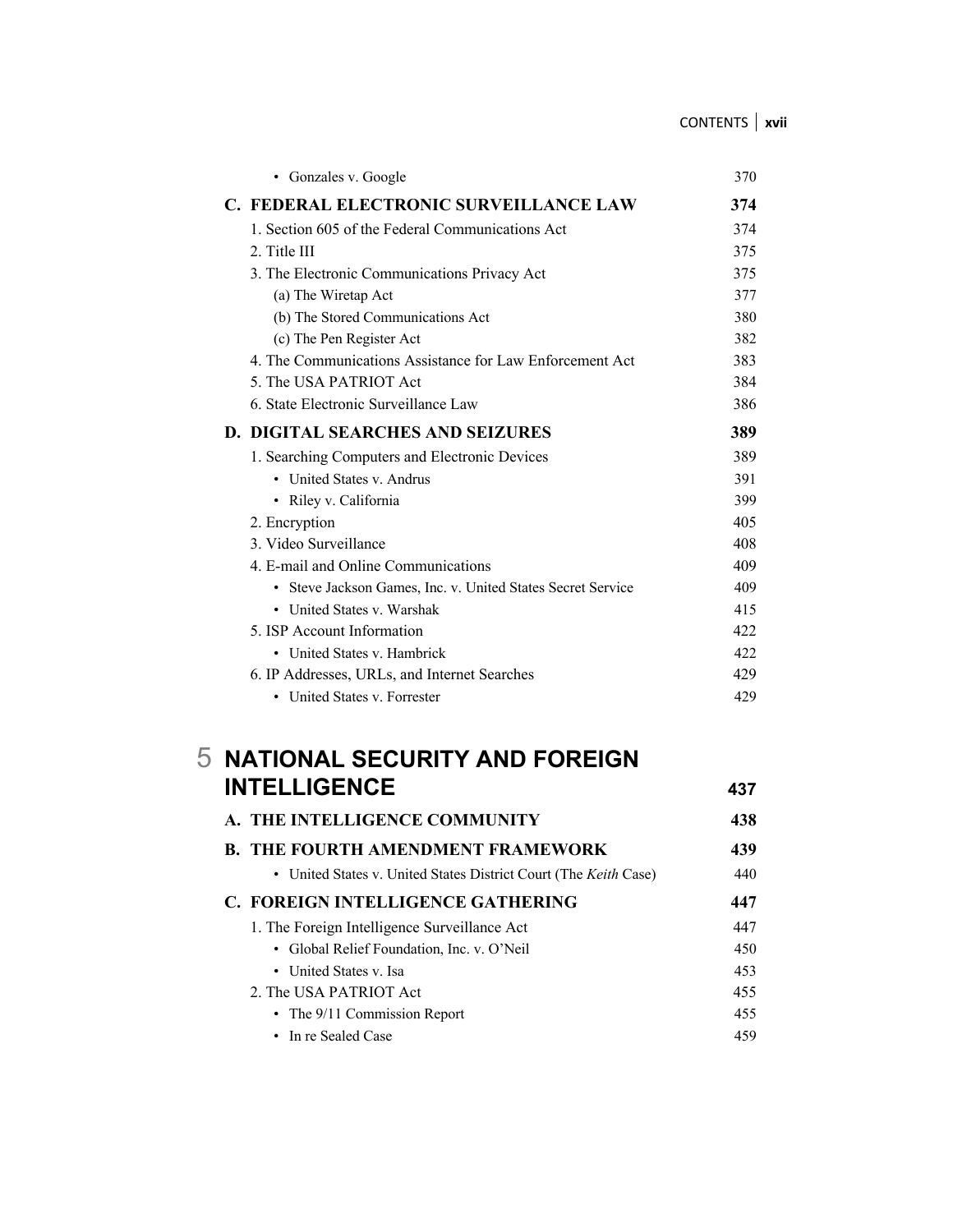| 3. National Security Letters                             | 466 |
|----------------------------------------------------------|-----|
| 4. Oversight: Beyond the Judiciary                       | 469 |
| (a) The Attorney General's FBI Guidelines                | 469 |
| (b) The Homeland Security Act                            | 471 |
| (c) The Intelligence Reform and Terrorism Prevention Act | 472 |
|                                                          |     |
| D. NSA SURVEILLANCE                                      | 473 |
| 1. Standing                                              | 475 |
| • Clapper v. Amnesty International USA                   | 475 |
| 2. The Snowden Revelations                               | 484 |

## 6 **HEALTH PRIVACY <sup>497</sup>**

| A. CONFIDENTIALITY OF MEDICAL INFORMATION                                                                  | 499 |
|------------------------------------------------------------------------------------------------------------|-----|
| 1. Professional Ethics and Evidentiary Privileges                                                          | 499 |
| (a) Ethical Rules                                                                                          | 499 |
| • Oath and Law of Hippocrates                                                                              | 499 |
| • Current Opinions of the Judicial Council of the American<br>Medical Association Canon 5.05               | 499 |
| (b) Evidentiary Privileges                                                                                 | 499 |
| • Jaffee v. Redmond                                                                                        | 501 |
| 2. Tort Liability for Disclosure of Patient Information                                                    | 505 |
| • McCormick v. England                                                                                     | 505 |
| • Hammonds v. Aetna Casualty & Surety Co.                                                                  | 507 |
| 3. Tort Liability for Failure to Disclose Patient Information                                              | 514 |
| • Tarasoff v. Regents of University of California                                                          | 514 |
| • McIntosh v. Milano                                                                                       | 521 |
| 4. Statutory Reporting Requirements                                                                        | 526 |
| 5. State Law Privacy Protections for Medical Information                                                   | 528 |
| 6. The Health Insurance Portability and Accountability Act                                                 | 531 |
| (a) A Brief History of HIPAA                                                                               | 531 |
| (b) Scope and Applicability of HIPAA                                                                       | 533 |
| (c) The Privacy Rule                                                                                       | 536 |
| • Northwestern Memorial Hospital v. Ashcroft                                                               | 542 |
| (d) The Security Rule                                                                                      | 546 |
| (e) The Breach Notification Rule                                                                           | 547 |
| (f) HIPAA Enforcement and Preemption                                                                       | 547 |
| • Parkview Health System, Inc. Resolution Agreement<br>and Corrective Action Plan                          | 548 |
| • University of California at Los Angeles Health System<br>Resolution Agreement and Corrective Action Plan | 551 |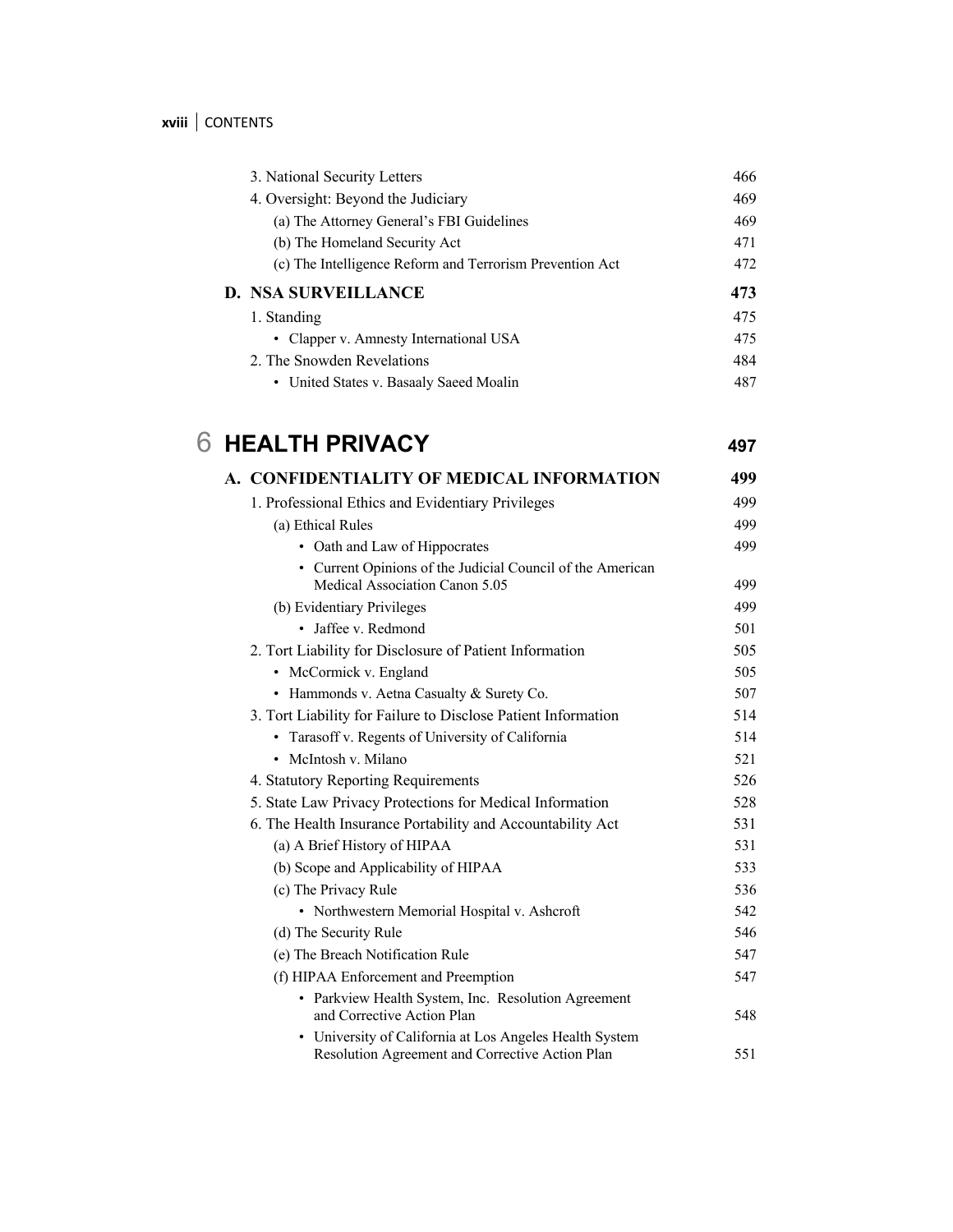| • New York Presbyterian Hospital Resolution Agreement and<br>Corrective Action Plan                      | 552 |
|----------------------------------------------------------------------------------------------------------|-----|
| • North Memorial Health Care Resolution Agreement and Corrective                                         |     |
| <b>Action Plan</b>                                                                                       | 553 |
| • United States v. Zhou                                                                                  | 560 |
| • Byrne v. Avery Center for Obstetrics and Gynecology                                                    | 561 |
| <b>B. CONSTITUTIONAL PROTECTION OF MEDICAL</b>                                                           |     |
| <b>INFORMATION</b>                                                                                       | 564 |
| 1. The Constitutional Right to Privacy                                                                   | 564 |
| • Griswold v. Connecticut                                                                                | 565 |
| • Planned Parenthood of Southeastern Pennsylvania v. Casey                                               | 571 |
| • Lawrence v. Texas                                                                                      | 577 |
| 2. The Constitutional Right to Information Privacy                                                       | 582 |
| • Whalen v. Roe                                                                                          | 582 |
| • 42 U.S.C. § 1983 and "Constitutional Torts"                                                            | 588 |
| • Doe v. Borough of Barrington                                                                           | 590 |
| • Doe v. Southeastern Pennsylvania Transportation Authority                                              | 593 |
| 3. The Fourth Amendment                                                                                  | 599 |
| • Ferguson v. City of Charleston                                                                         | 599 |
| <b>C. GENETIC INFORMATION</b>                                                                            | 603 |
| 1. Genetic Privacy                                                                                       | 603 |
| 2. Property Rights in Body Parts and DNA                                                                 | 604 |
| • Moore v. Regents of the University of California                                                       | 604 |
| 3. Genetic Testing and Discrimination                                                                    | 617 |
| • Richard A. Epstein, The Legal Regulation of Genetic Discrimination:<br>Old Responses to New Technology | 618 |
| • Paul M. Schwartz, Privacy and the Economics of Health Care                                             |     |
| Information                                                                                              | 619 |
| <b>7 GOVERNMENT RECORDS</b>                                                                              | 623 |
|                                                                                                          |     |
| A. PUBLIC ACCESS TO GOVERNMENT RECORDS                                                                   | 624 |
| 1. Public Records and Court Records                                                                      | 624 |
| • Doe v. Shakur                                                                                          | 625 |
| 2. The Freedom of Information Act                                                                        | 630 |
| • United States Department of Justice v. Reporters Committee for Freedom<br>of the Press                 | 633 |
| • National Archives and Records Administration v. Favish                                                 | 639 |
| 3. Constitutional Requirements of Public Access                                                          | 648 |
| • Los Angeles Police Department v. United Reporting Publishing Corp.                                     | 650 |
|                                                                                                          |     |

4. Constitutional Limitations on Public Access 656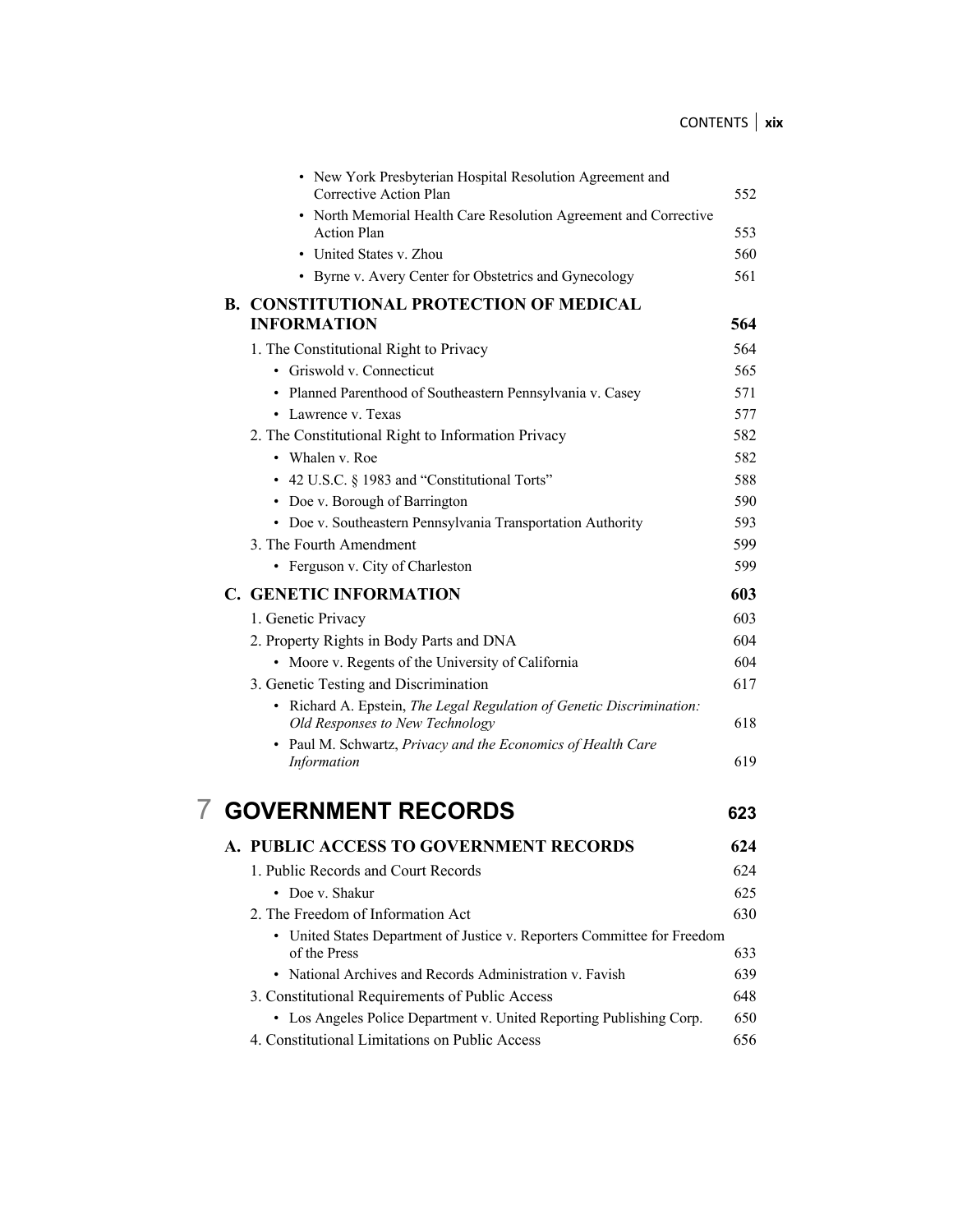| (a) Public Records                                                                                       | 656 |
|----------------------------------------------------------------------------------------------------------|-----|
| • Kallstrom v. City of Columbus                                                                          | 656 |
| (b) Police Records                                                                                       | 664 |
| • Cline v. Rogers                                                                                        | 665 |
| • Scheetz v. The Morning Call, Inc.                                                                      | 666 |
| (c) Megan's Laws                                                                                         | 670 |
| • Paul P. v. Verniero                                                                                    | 671 |
| 5. The Driver's Privacy Protection Act                                                                   | 681 |
| <b>B. GOVERNMENT RECORDS AND USE OF PERSONAL DATA 683</b>                                                |     |
| 1. Fair Information Practices                                                                            | 683 |
| • Marc Rotenberg, Fair Information Practices and the Architecture<br>of Privacy (What Larry Doesn't Get) | 684 |
| 2. The Privacy Act                                                                                       | 685 |
| • Pippinger v. Rubin                                                                                     | 688 |
| • Doe v. Chao                                                                                            | 693 |
| 3. The Computer Matching and Privacy Protection Act                                                      | 705 |
| 4. The Use of Government Records                                                                         | 706 |
| (a) Airline Passenger Screening                                                                          | 706 |
| • The 9/11 Commission Report                                                                             | 706 |
| (b) Government Data Mining                                                                               | 709 |
| • U.S. GAO, Data Mining: Federal Efforts Cover a Wide Range<br>of Uses                                   | 710 |
| • Mary DeRosa, Data Mining and Data Analysis for<br>Counterterrorism                                     | 711 |
| • United States v. Sokolow                                                                               | 715 |
| • Arizona v. Evans                                                                                       | 722 |
| • United States v. Ellison                                                                               | 727 |
| (c) DNA Databases                                                                                        | 730 |
| • United States v. Kincade                                                                               | 731 |
| • Maryland v. King                                                                                       | 735 |
| <b>C. Identification Records and Requirements</b>                                                        | 740 |
| 1. Identification and the Constitution                                                                   | 740 |
| Hiibel v. Sixth Judicial District Court                                                                  | 741 |
| 2. Social Security Numbers                                                                               | 746 |
| • Greidinger v. Davis                                                                                    | 747 |
| 3. National Identification Systems                                                                       | 751 |
| • Richard Sobel, The Degradation of Political Identity Under a National<br><b>Identification System</b>  | 751 |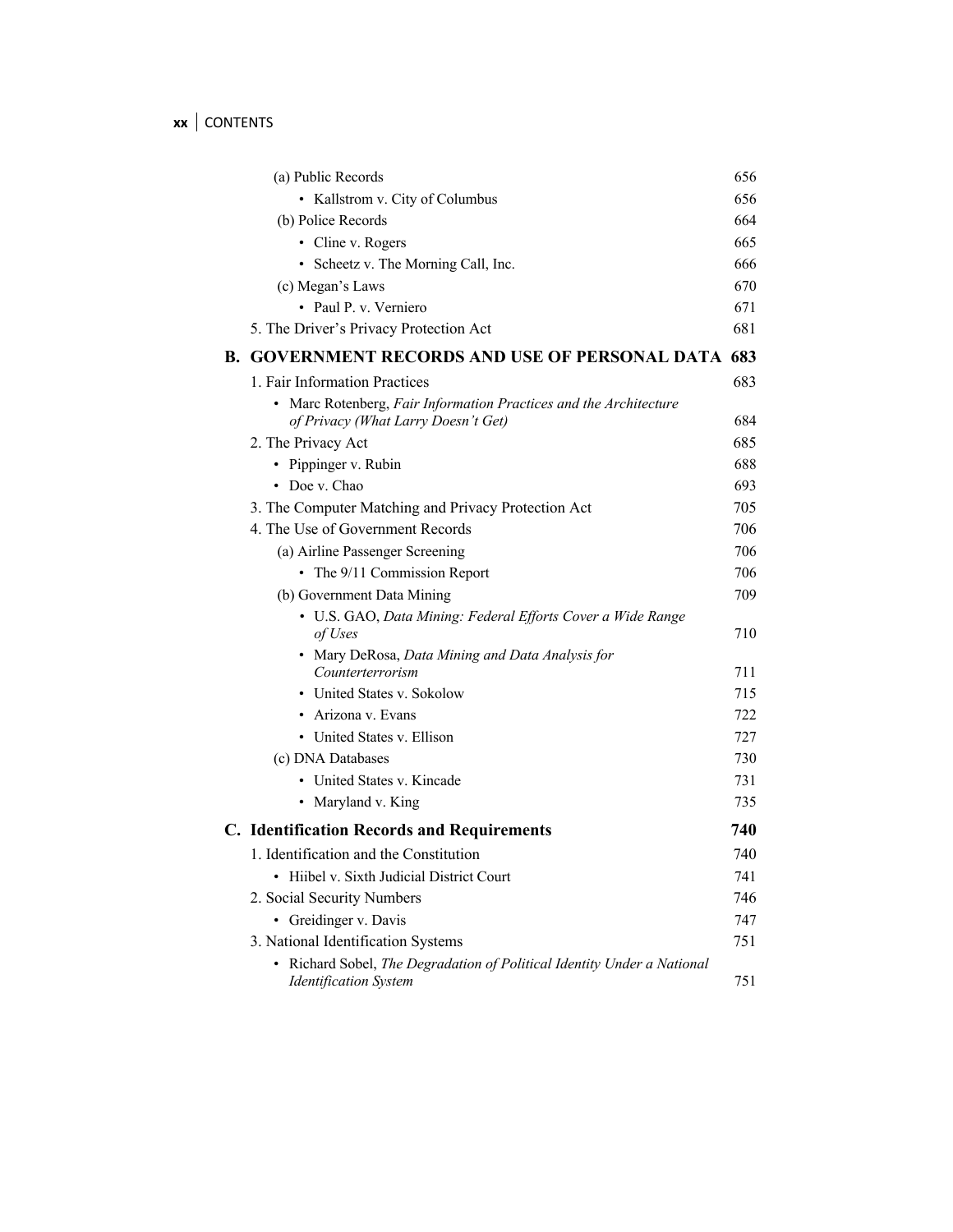| 8 | <b>FINANCIAL DATA</b>                                      | 755 |
|---|------------------------------------------------------------|-----|
|   | A. THE FAIR CREDIT REPORTING ACT                           | 755 |
|   | 1. FCRA's Scope and Structure                              | 757 |
|   | • United States v. Spokeo, Inc.                            | 759 |
|   | 2. Permissible Uses of Consumer Reports                    | 764 |
|   | • Smith v. Bob Smith Chevrolet, Inc.                       | 767 |
|   | 3. Consumer Rights and Agency Responsibilities             | 773 |
|   | 4. Civil Liability and Qualified Immunity                  | 774 |
|   | • Sarver v. Experian Information Solutions                 | 776 |
|   | 5. Identity Theft and Consumer Reporting                   | 782 |
|   | · Sloane v. Equifax Information Services, LLC              | 784 |
|   | <b>B. THE GRAMM-LEACH-BLIELY ACT</b>                       | 792 |
|   | C. FEDERAL AND STATE FINANCIAL PRIVACY LAWS                | 796 |
|   | 1. State Financial Laws                                    | 796 |
|   | 2. Laws Regulating Government Access to Financial Data     | 798 |
|   | • United States v. Gratkowski                              | 799 |
|   | 3. Identity Theft Statutes                                 | 802 |
|   | 4. Tort Law                                                | 804 |
|   | • Wolfe v. MBNA America Bank                               | 804 |
|   | <b>CONSUMER DATA</b>                                       | 809 |
|   | A. THE U.S. SYSTEM OF CONSUMER DATA PRIVACY                |     |
|   | <b>REGULATION</b>                                          | 810 |
|   | 1. Structure                                               | 810 |
|   | 2. Types of Law                                            | 812 |
|   | 3. Personally Identifiable Information (PII)               | 820 |
|   | · Pineda v. Williams-Sonoma Stores                         | 821 |
|   | • Apple v. Krescent                                        | 823 |
|   | 4. Injury and Standing                                     | 832 |
|   | • Spokeo, Inc. v. Robins                                   | 834 |
|   | • In re Vizio, Inc. Consumer Privacy Litigation            | 839 |
|   | <b>B. TORT LAW</b>                                         | 843 |
|   | • Dwyer v. American Express Co.                            | 843 |
|   | • Remsberg v. Docusearch, Inc.                             | 849 |
|   | <b>C. CONTRACT LAW</b>                                     | 852 |
|   | 1. Privacy Notices                                         | 852 |
|   | • Jeff Sovern, Opting In, Opting Out, or No Options at All | 852 |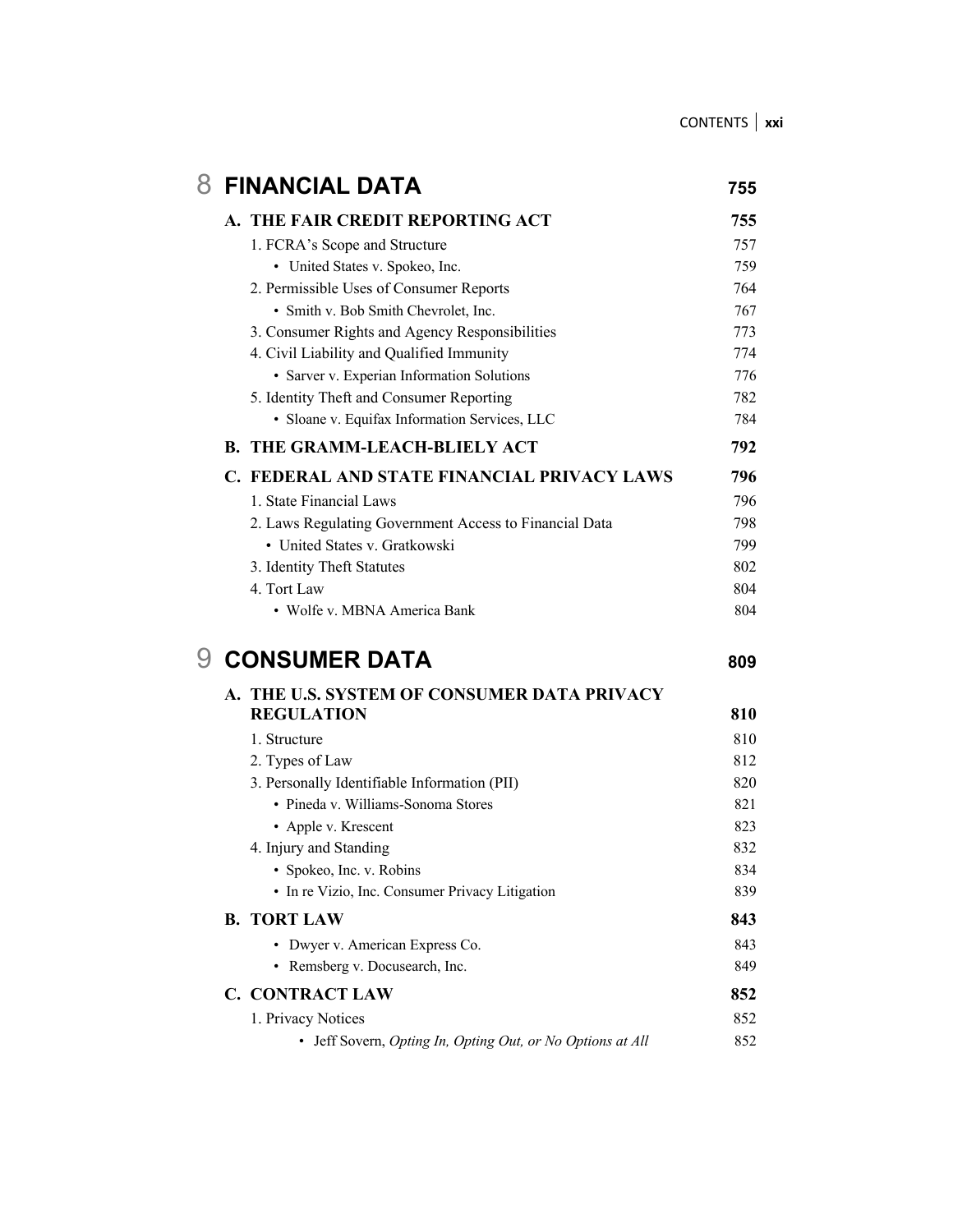**xxii** CONTENTS

| • Michael E. Staten & Fred H. Cate, The Impact of Opt-In Privacy |     |
|------------------------------------------------------------------|-----|
| <b>Rules on Retail Markets</b>                                   | 853 |
| 2. Contract and Promissory Estoppel                              | 856 |
| • In re Northwest Airlines Privacy Litigation                    | 856 |
| <b>D. PROPERTY LAW</b>                                           | 865 |
| <b>E. FTC SECTION 5 ENFORCEMENT</b>                              | 868 |
| • In the Matter of Snapchat, Inc.                                | 870 |
| • FTC v. Toysmart.com                                            | 878 |
| • In the Matter of Sears Holdings Management Corp.               | 884 |
| • In the Matter of Facebook. Inc.                                | 890 |
| • In the Matter of Facebook. Inc.                                | 896 |
| <b>F. STATUTORY REGULATION</b>                                   | 907 |
| 1. Entertainment and Communications Records                      | 907 |
| (a) The Video Privacy Protection Act                             | 907 |
| • In re Nickelodeon Consumer Privacy Litigation                  | 910 |
| • In re Vizio, Inc., Consumer Privacy Litigation                 | 915 |
| (b) The Federal Communications Act                               | 921 |
| (c) The Cable Communications Policy Act                          | 924 |
| 2. Internet Use                                                  | 926 |
| (a) The Children's Online Privacy Protection Act                 | 926 |
| • United States v. Path, Inc.                                    | 929 |
| • United States of America v. LAI Systems                        | 933 |
| • FTC and New York v. Google and YouTube                         | 935 |
| (b) The Electronic Communications Privacy Act                    | 941 |
| • In re Google, Inc. Gmail Litigation                            | 941 |
| • Dyer v. Northwest Airlines Corp.                               | 949 |
| (c) The Computer Fraud and Abuse Act                             | 951 |
| • Creative Computing v. Getloaded.com LLC                        | 952 |
| • United States v. Drew                                          | 955 |
| 3. Marketing                                                     | 959 |
| (a) The Telephone Consumer Protections Act                       | 959 |
| Stoops v. Wells Fargo Bank                                       | 962 |
| (b) The CAN-SPAM Act                                             | 967 |
| <b>G. STATE STATUTORY REGULATION</b>                             | 970 |
| 1. California Consumer Privacy Act                               | 970 |
| 2. Biometric Privacy Laws                                        | 974 |
| (a) Illinois Biometric Information Privacy Act                   | 974 |
| (b) Other State Biometric Laws                                   | 975 |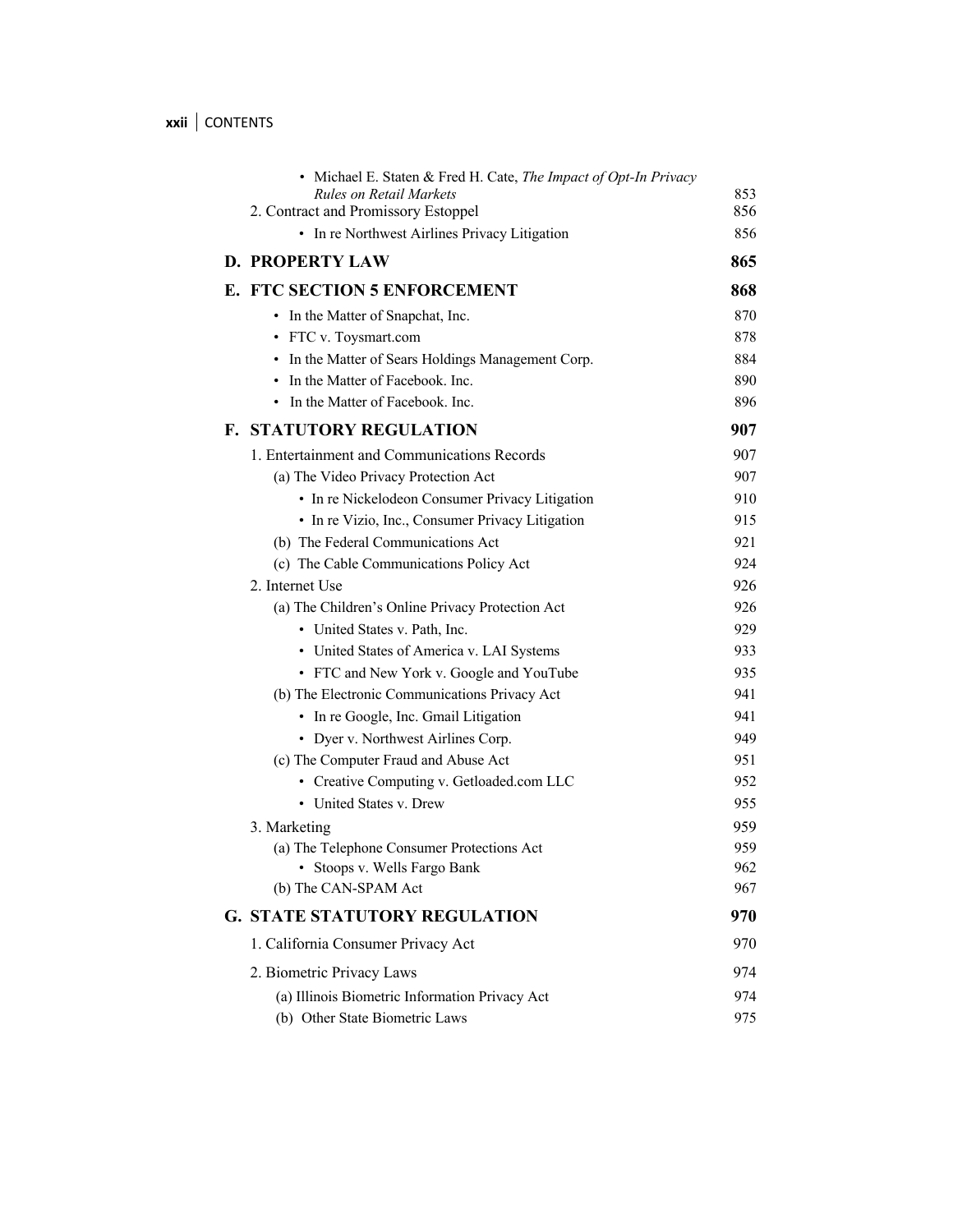| <b>REGULATION</b><br>977<br>978<br>• Rowan v. United States Post Office Department<br>• Mainstream Marketing Services, Inc. v. Federal Trade Commission<br>979<br>• U.S. West, Inc. v. Federal Communications Commission<br>982<br>• Trans Union Corp. v. Federal Trade Commission<br>990<br>• Sorrell v. IMS Health, Inc.<br>994<br>• Barr v. American Association of Political Consultants, Inc.<br>1004<br><b>10 DATA SECURITY</b><br>1011<br>A. INTRODUCTION<br>1011<br><b>B. DATA SECURITY BREACH NOTIFICATION STATUTES</b><br>1013<br>C. CIVIL LIABILITY AND STANDING<br>1018<br>1019<br>• Reilly v. Ceridian Corporation<br>• Resnick v. AvMed<br>1021<br>1030<br>• Remijas v. Neiman Marcus Corp. |
|-----------------------------------------------------------------------------------------------------------------------------------------------------------------------------------------------------------------------------------------------------------------------------------------------------------------------------------------------------------------------------------------------------------------------------------------------------------------------------------------------------------------------------------------------------------------------------------------------------------------------------------------------------------------------------------------------------------|
|                                                                                                                                                                                                                                                                                                                                                                                                                                                                                                                                                                                                                                                                                                           |
|                                                                                                                                                                                                                                                                                                                                                                                                                                                                                                                                                                                                                                                                                                           |
|                                                                                                                                                                                                                                                                                                                                                                                                                                                                                                                                                                                                                                                                                                           |
|                                                                                                                                                                                                                                                                                                                                                                                                                                                                                                                                                                                                                                                                                                           |
|                                                                                                                                                                                                                                                                                                                                                                                                                                                                                                                                                                                                                                                                                                           |
|                                                                                                                                                                                                                                                                                                                                                                                                                                                                                                                                                                                                                                                                                                           |
|                                                                                                                                                                                                                                                                                                                                                                                                                                                                                                                                                                                                                                                                                                           |
|                                                                                                                                                                                                                                                                                                                                                                                                                                                                                                                                                                                                                                                                                                           |
|                                                                                                                                                                                                                                                                                                                                                                                                                                                                                                                                                                                                                                                                                                           |
|                                                                                                                                                                                                                                                                                                                                                                                                                                                                                                                                                                                                                                                                                                           |
|                                                                                                                                                                                                                                                                                                                                                                                                                                                                                                                                                                                                                                                                                                           |
|                                                                                                                                                                                                                                                                                                                                                                                                                                                                                                                                                                                                                                                                                                           |
|                                                                                                                                                                                                                                                                                                                                                                                                                                                                                                                                                                                                                                                                                                           |
|                                                                                                                                                                                                                                                                                                                                                                                                                                                                                                                                                                                                                                                                                                           |
| • Beck v. McDonald<br>1032                                                                                                                                                                                                                                                                                                                                                                                                                                                                                                                                                                                                                                                                                |
| 1043<br><b>D. FTC REGULATION</b>                                                                                                                                                                                                                                                                                                                                                                                                                                                                                                                                                                                                                                                                          |
| 1045<br>• FTC v. Wyndham Worldwide Corporation                                                                                                                                                                                                                                                                                                                                                                                                                                                                                                                                                                                                                                                            |
| • In the Matter of Trendnet<br>1051                                                                                                                                                                                                                                                                                                                                                                                                                                                                                                                                                                                                                                                                       |
| • LabMD v. Federal Trade Commission<br>1058                                                                                                                                                                                                                                                                                                                                                                                                                                                                                                                                                                                                                                                               |
| <b>11 EDUCATION PRIVACY</b><br>1065                                                                                                                                                                                                                                                                                                                                                                                                                                                                                                                                                                                                                                                                       |
| A. SCHOOL SEARCHES AND SURVEILLANCE<br>1065                                                                                                                                                                                                                                                                                                                                                                                                                                                                                                                                                                                                                                                               |
| 1065<br>• New Jersey v. T.L.O.                                                                                                                                                                                                                                                                                                                                                                                                                                                                                                                                                                                                                                                                            |
| <b>B. DRUG TESTING</b><br>1071                                                                                                                                                                                                                                                                                                                                                                                                                                                                                                                                                                                                                                                                            |
| • Vernonia School District v. Acton<br>1071                                                                                                                                                                                                                                                                                                                                                                                                                                                                                                                                                                                                                                                               |
| • Board of Educational v. Earls<br>1076                                                                                                                                                                                                                                                                                                                                                                                                                                                                                                                                                                                                                                                                   |
| <b>C. SCHOOL RECORDS</b><br>1081                                                                                                                                                                                                                                                                                                                                                                                                                                                                                                                                                                                                                                                                          |
| 1081<br>The Family Education Rights and Privacy Act                                                                                                                                                                                                                                                                                                                                                                                                                                                                                                                                                                                                                                                       |
| Owasso Independent School District v. Falvo<br>1083                                                                                                                                                                                                                                                                                                                                                                                                                                                                                                                                                                                                                                                       |
| <b>12 EMPLOYMENT PRIVACY</b><br>1091                                                                                                                                                                                                                                                                                                                                                                                                                                                                                                                                                                                                                                                                      |
| A. WORKPLACE SEARCHES<br>1094                                                                                                                                                                                                                                                                                                                                                                                                                                                                                                                                                                                                                                                                             |
| 1094<br>• O'Connor v. Ortega                                                                                                                                                                                                                                                                                                                                                                                                                                                                                                                                                                                                                                                                              |
| • K-Mart Corp. v. Trotti<br>1101                                                                                                                                                                                                                                                                                                                                                                                                                                                                                                                                                                                                                                                                          |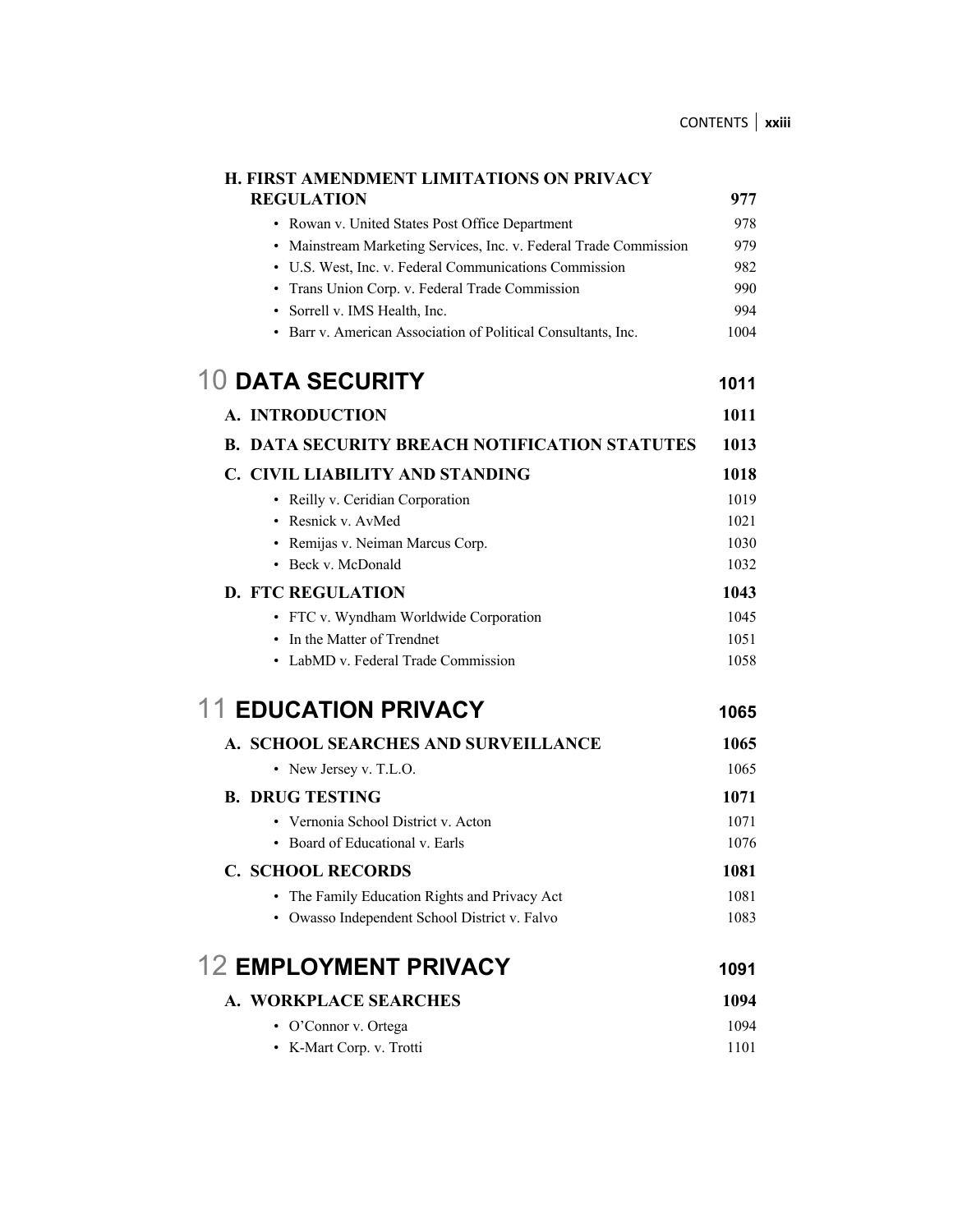| <b>B. WORKPLACE SURVEILLANCE</b>                                                   | 1102         |
|------------------------------------------------------------------------------------|--------------|
| • Thompson v. Johnson County Community College                                     | 1102         |
| <b>C. WORKPLACE DRUG TESTING</b>                                                   | 1105         |
| • National Treasury Employees Union v. Von Raab                                    | 1105         |
| • Chandler v. Miller                                                               | 1111         |
| • Borse v. Piece Goods Shop                                                        | 1113         |
| <b>D. THE ISSUE OF CONSENT</b>                                                     | 1117         |
| • Baggs v. Eagle-Picher Industries, Inc.                                           | 1117         |
| E. TESTING, QUESTIONNAIRES, AND POLYGRAPHS                                         | 1123         |
| 1. Testing and Questionnaires                                                      | 1123         |
| • Greenawalt v. Indiana Department of Corrections                                  | 1123         |
| • National Aeronautics and Space Administration v. Nelson                          | 1126         |
| 2. Polygraph Testing                                                               | 1133         |
| • The Employee Polygraph Protection Act                                            | 1135         |
| <b>F. TELEPHONE MONITORING</b>                                                     | 1137         |
| • Watkins v. L.M. Berry & Co.                                                      | 1137         |
| • Deal v. Spears                                                                   | 1141         |
| G. COMPUTER MONITORING AND SEARCHES                                                | 1144         |
| 1. E-mail                                                                          | 1144         |
| • Smyth v. Pillsbury Co.                                                           | 1145         |
| 2. Internet Use                                                                    | 1153         |
| • Leventhal v. Knapek                                                              | 1153         |
| • United States v. Ziegler                                                         | 1162         |
| <b>13 EU AND INTERNATIONAL PRIVACY LAW</b>                                         | 1169         |
| A. THE OECD PRIVACY GUIDELINES                                                     | 1172         |
| 1. The 1980 Original Guidelines                                                    | 1172         |
| 2. The 2013 OECD Privacy Guidelines                                                | 1174         |
| <b>B. PRIVACY PROTECTION IN EUROPE</b>                                             | 1176         |
| 1. Divergence or Convergence?                                                      | 1176         |
| • James Q. Whitman, The Two Western Cultures of Privacy:                           |              |
| Dignity Versus Liberty                                                             | 1176         |
| · Paul M. Schwartz & Karl-Nikolaus Peifer, Transatlantic Data                      |              |
| Privacy Law                                                                        | 1179         |
| 2. European Convention on Human Rights Article 8                                   | 1183         |
| • ECHR Article 8                                                                   | 1184<br>1186 |
| • Von Hannover v. Germany [No. 1]<br>• In the Case of Mosley v. The United Kingdom | 1198         |
|                                                                                    |              |